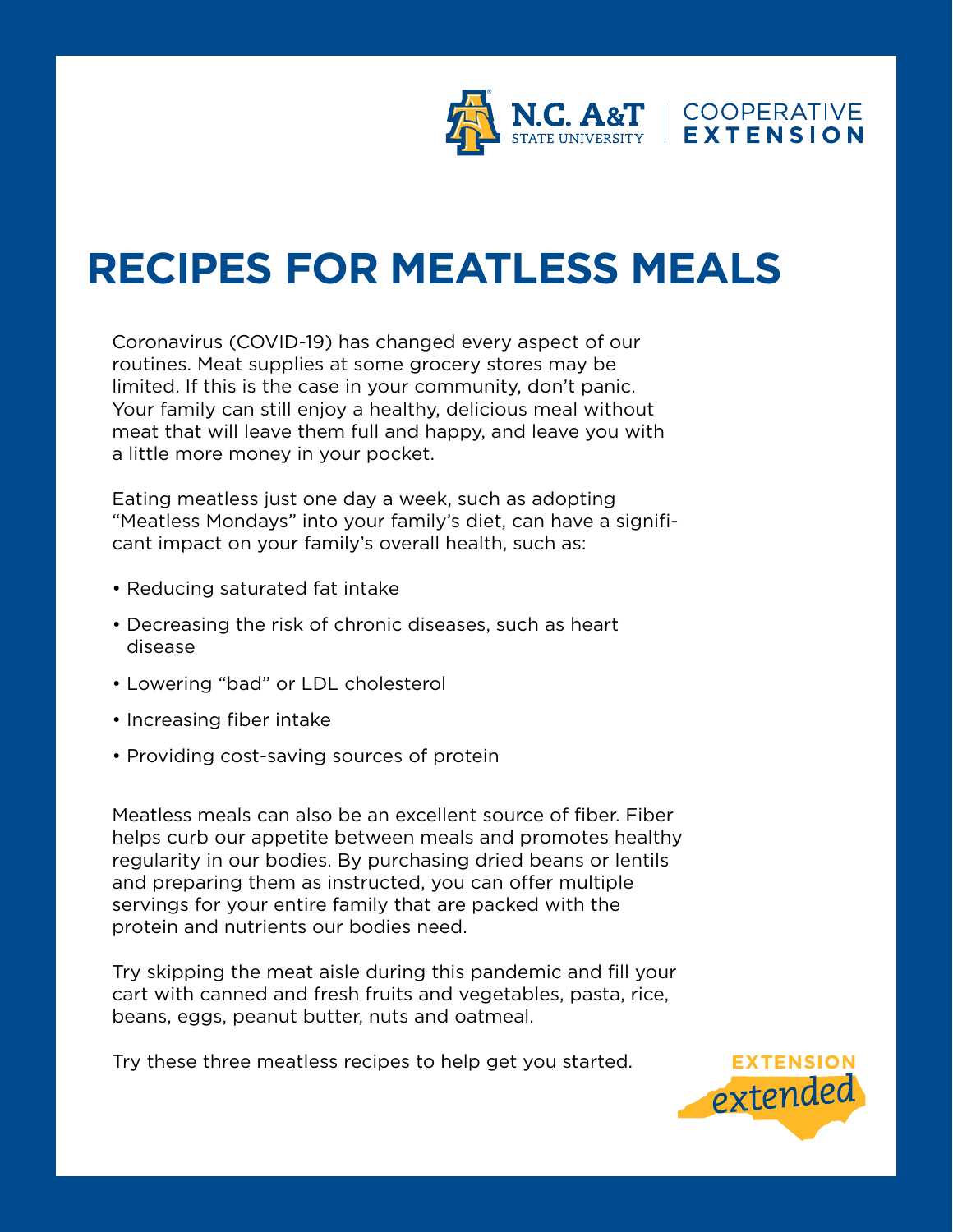## **BLACK BEAN BURRITO**

## **Serves 4**

- INGREDIENTS
- 1 can (15 ounces) black beans, drained and rinsed
- 4 tortillas, corn or whole wheat
- 1/4 cup red onion, diced
- 1/2 cup tomatoes, chopped OR 1/2 cup salsa, low sodium
- **INSTRUCTIONS**

#### 1. Heat beans in the microwave for 1 minute or on the stovetop until heated through.

2. Microwave tortillas between two slightly damp paper towels on high for 15 seconds.

• 2 tablespoons cilantro, chopped

Optional: 4 tablespoons plain, low fat yogurt

For additional flavor, try adding 1 teaspoon of taco seasoning

[https://www.snap4ct.org/black](https://www.snap4ct.org/black-bean-burrito.html)[bean-burrito.html](https://www.snap4ct.org/black-bean-burrito.html) 

- 3.Divide beans, tomatoes and red onion among each tortilla.
- 4.Top each with yogurt and cilantro and fold each tortilla to enclose filling.

# **MEATLESS LASAGNA**

#### **Serves 8** INGREDIENTS

- 2 tablespoons olive oil
- 2 cups mushrooms, chopped
- 1 cup bell pepper, seeded and chopped
- 1 sweet onion, finely chopped
- 3 cups baby spinach, chopped

## **INSTRUCTIONS**

- 1. Heat oil in large skillet over mediumhigh heat; add mushrooms, peppers, onions and spinach and cook 5 minutes, or until water evaporates.
- 2. Mix cottage cheese, 2 cups mozzarella cheese and salt in mixing bowl.
- 3.Assemble lasagna in slow cooker as follows: 1/3 of pasta sauce, single layer of noodles, 1/3 of cooked
- 1 pound (16 oz.) 2% cottage cheese
- 2 cups (plus 1/2 cup) shredded mozzarella cheese, divided
- 1/4 teaspoon salt
- 26 ounces low sodium pasta sauce
- 2 zucchini, sliced 1/4-inch thick
- 8 ounces no-boil whole wheat lasagna noodles

vegetables, single layer of zucchini and 1/3 of cottage cheese mixture. Repeat for another 2 layers.

- 4.Sprinkle the remaining 1/2 cup of mozzarella cheese on top.
- 5.Cook on low 5 hours, or until noodles and zucchini are tender.

[https://www.meatlessmonday.](https://www.meatlessmonday.com/recipes/slow-cooker-veggie-lasagna/) [com/recipes/slow-cooker-veggie](https://www.meatlessmonday.com/recipes/slow-cooker-veggie-lasagna/)[lasagna/](https://www.meatlessmonday.com/recipes/slow-cooker-veggie-lasagna/)